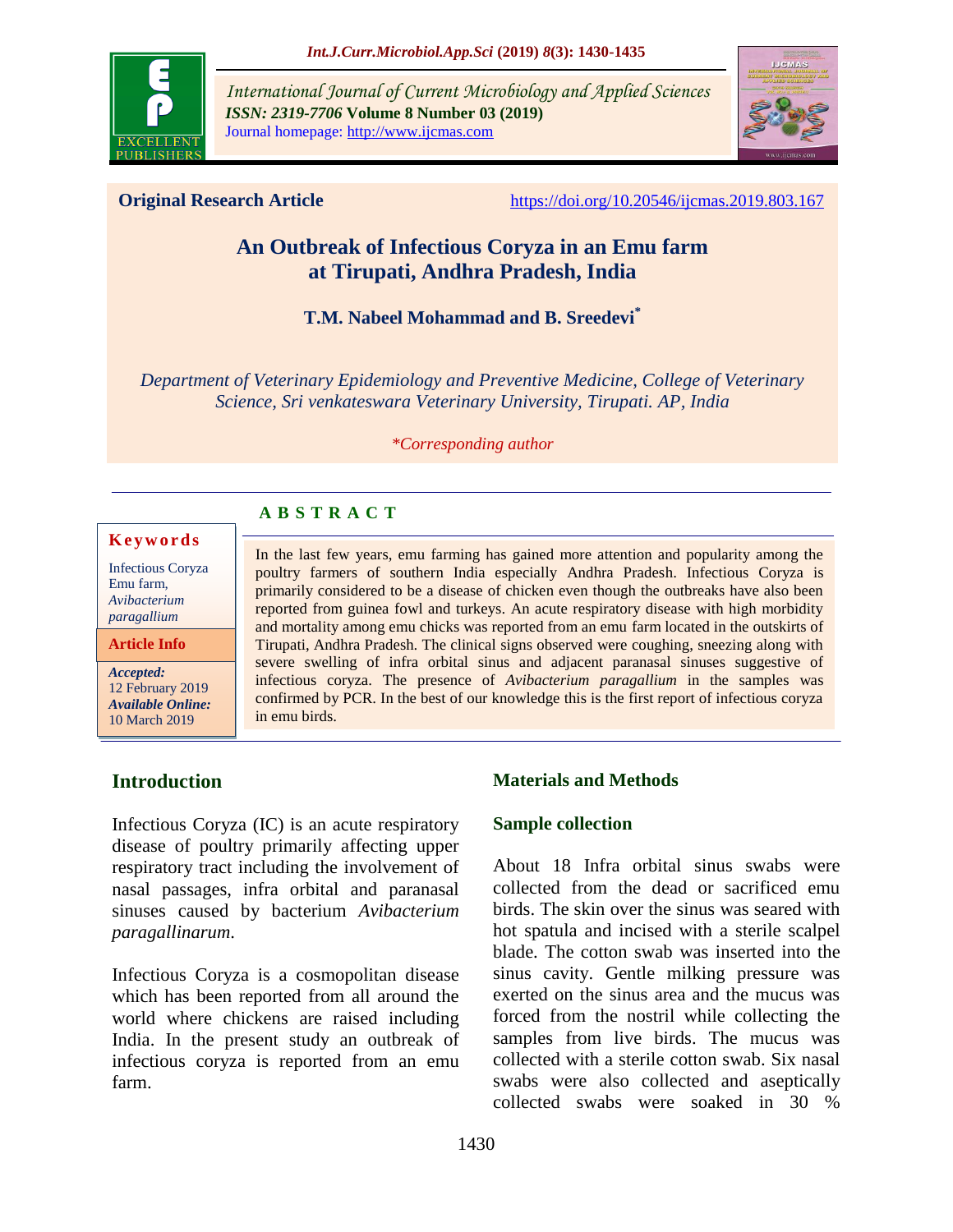Glycerol-Phosphate Buffered saline. The samples were transported to the laboratory in ice packs at the earliest and stored at  $-20^{\circ}$ C.

#### **Cultural examination of samples**

The samples were inoculated in to blood agar and chocolate agar. On blood agar, *Staphylococcus aureus* was cross streaked as a feeder culture for providing NAD which is essential for the growth of the *Avibacterium paragallinarum*. The plates were incubated at  $37^{\circ}$ C for 36 to 48 hours in candle jar.

### **Antibiotic sensitivity test**

The antibiotic sensitivity test was performed in Muller Hinton agar supplemented with 1.5 % Sodium chloride, 1 % inactivated, sterile chicken serum and NADH (25 μg/ml). The chicken serum and NADH were added to the medium at a temperature below  $55^{\circ}$ C and Kept for sterility check at  $37^0C$  for 24 hours before inoculation.

The antibiogram patterns of the samples tested were studied by using standard antibiotic discs (Himedia). The most commonly used antibiotics in poultry industry were selected for testing. Antibiogram of the samples were examined as per standard single diffusion technique according to Kirby-Bauer (Bauer *et al,* 1966) method modified by Clinical and Laboratory Standards Institute (CLSI). The antibiotic discs were placed on the media after inoculating with samples. The zone of inhibition was measured, recorded and interpreted according to Performance Standards for Antimicrobial Disc Susceptibility Tests, CLSI volume 31, No.1, January 2011.

# **DNA extraction**

The standard phenol- chloroform method described by Sambrook and Russel (2001) was employed for the extraction of *Avibacterium paragallinarum* DNA with necessary modifications. Briefly, 567 μl of sample was mixed with 30μl of 10% Sodium Dodecyl Sulphate (SDS) and 3μl of proteinase-K (20μg /ml) and incubated at  $37^{\circ}$ C for one hour. Equal volume of phenol : chloroform solution was added and vortexed properly and centrifuged at 13000 rpm for 10 minutes at  $4^0$ C. The supernatant was taken out carefully and the phenol-chloroform extraction was repeated. Final supernatant was taken and mixed with 2.5 volume of chilled absolute ethanol and  $1/10^{th}$  volume of 3M Sodium acetate (pH-5.2) and kept at -  $20^{\circ}$ C for overnight. The tube was centrifuged at 13000 rpm for 10 minutes, the pellet was washed with 70% chilled ethanol, air dried and dissolved in 30μl of TE buffer and stored at  $-20^0$ C until use.

# **Oligonucleotide primers**

The primers used were described by Chen *et al.,* (1996) and were synthesized by Eurofins Genomics India Pvt. Ltd., Bangalore.

Forward Primer - TGA GGG TAG TCT TGC ACG CGA AT – 23 bp

Reverse Primer - CAA GGT ATC GAT CGT CTC TCT ACT – 24 bp

# **Polymerase Chain Reaction**

About 25μl reactions were used and the protocol was initially standardised for optimising the concentration of components of the reaction mixture in the PCR assay and then by varying the annealing temperature and cycling conditions as described by Chen *et al.,* (1996) using Kyratec Supercycler SC200 thermocycler. The PCR product was stored at -20°C until use. The Red Dye PCR Master mix (Genei, Bangalore) was used for PCR reaction which contains premixed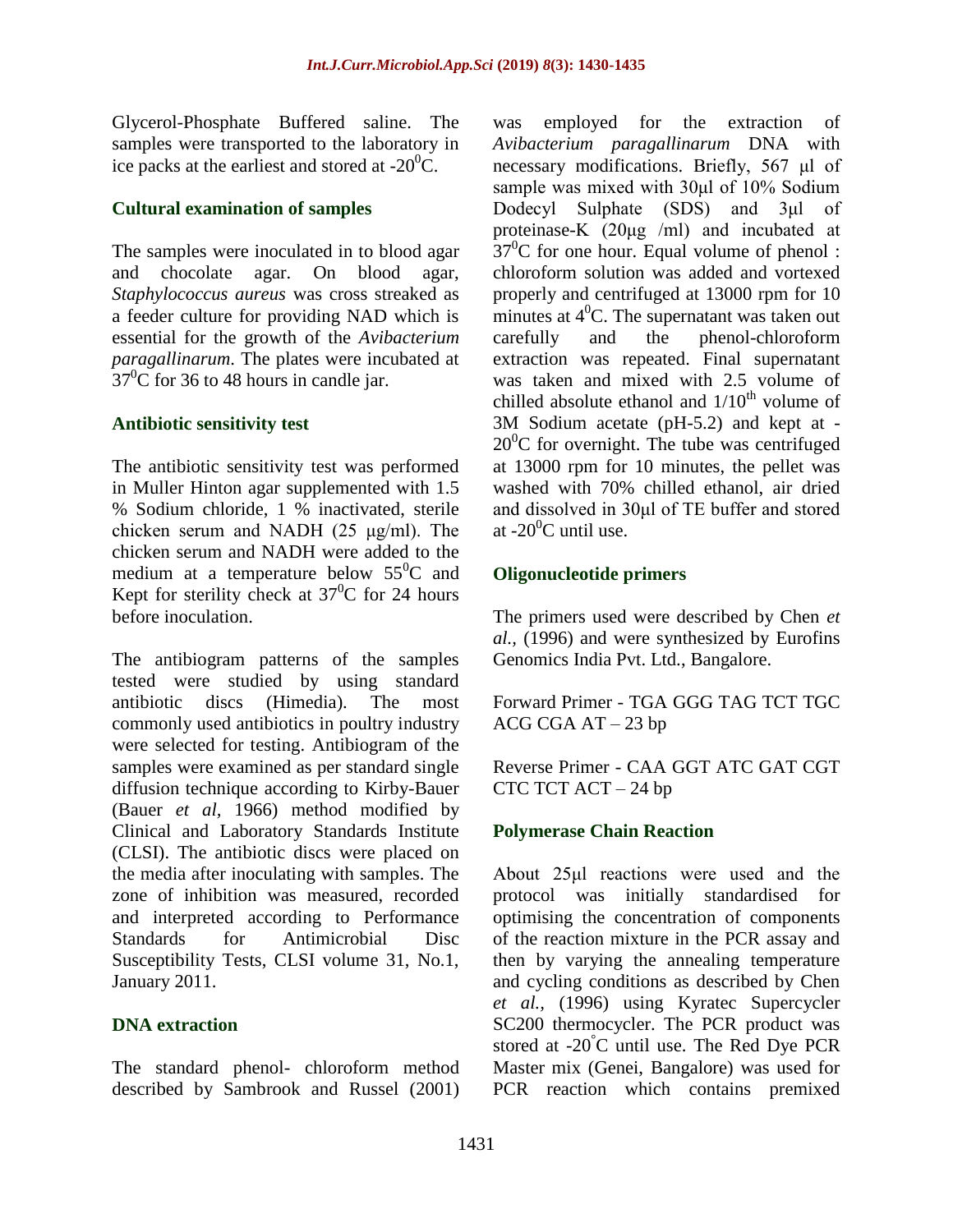$dNTPs$ , Taq polymerase,  $MgCl<sub>2</sub>$  and buffer at optimum concentrations. The gel loading dye was also incorporated to the master mix. The PCR reaction mix consisted of Red dye Master mix 12.5 μl, Forward primer 0.5 μl, Reverse primer 0.5 μl, Target DNA 3 μl, Molecular grade water 8.5 μl.

#### **Optimum conditions for PCR**

The DNA used for standardisation of protocol was extracted from *Infectious Coryza Killed Vaccine* (VentriBiologicals, Pune). The standardised protocol was used in PCR for field samples collected. Three μl of target DNA along with 12.5μl of Red dye Master mix, 0.5μl each of primers and 8.5μl of molecular grade water were used in 25μl reaction mixture and PCR was carried out as per standardised cycling conditions. Denaturation was done at  $94^{\circ}$ C for 1 minute, annealing at  $58^{\circ}$ C for 1 minute and extension at  $72^0$ C for 2 minutes. An initial denaturation at 94 $\mathrm{^{0}C}$  for 2.5 minutes and a final elongation at  $72^{\circ}$ C for 10 minutes were also performed

#### **Agarose gel electrophoresis**

Two percent agarose gel was prepared by boiling agarose in 50 ml of 1X TAE buffer. After cooling to  $50^0$ C, ethidium bromide was added to the agarose solution to a final concentration of 0.5μg/ml. The molten agarose was then poured in to the tray and the comb was fitted in to the slots on the tray. The comb was taken out after polymerisation and the gel was placed in a horizontal electrophoresis unit (Genei, Bangalore) filled with 1X TAE buffer up to a level of 1 mm above the gel surface. 10μl of the PCR product along with gel loading dye was loaded to the wells. The electrophoresis was performed at a voltage of 5 V/cm of the gel. After sufficient migration, the gels were taken to gel documentation system (alpha Innotech) and the results were recorded.

#### **Results and Discussion**

An acute respiratory disease with high morbidity and mortality among emu chicks was reported from an emu farm located in the outskirts of Tirupathi. The clinical signs observed were coughing, sneezing along with severe swelling of infra-orbital sinus and adjacent para-nasal sinuses. The birds were unable to open their eyes due to pressure exerted by the mucus content of the infraorbital sinus and the eye balls were dislocated and pushed upwards from the socket (Fig. 1). The hard palate was pushed downwards to the buccal cavity due to high mucus content of sinuses. The birds were struggling to respire, eat and drink. Conjunctivitis, open mouth condition was noticed.

The signs were first observed in 15 days old birds which were arrived as a new stock 10 days before the outbreak and spread the disease to 1 month and 2 month old chicks.The adult birds(18 month old) were found unaffected (Table 1). Severe inflammation of upper respiratory tract and paranasal sinuses, accumulation of copious amounts of mucus, air sacculitis with thickening of air sacs, fatty liver were noticed during PM examination. Similar findings were reported by several workers in chickens (Blackall and Soriano 2005).

The blood agar plates inoculated with suspected samples were incubated at  $37^{\circ}$ C in a candle jar for 36-48 hours showed multiple colonies of different sizes and morphology along the line of streaking. The characteristic, satellite growth of *Avibacterium paragallinarum* was not clearly distinguishable due to the overgrowth of some other bacterial colonies. The smears made of suspected colonies were found to have gram negative short rods. *Avibacterium paragallinarum* colonies mixed with other colonies were identified by their typical tiny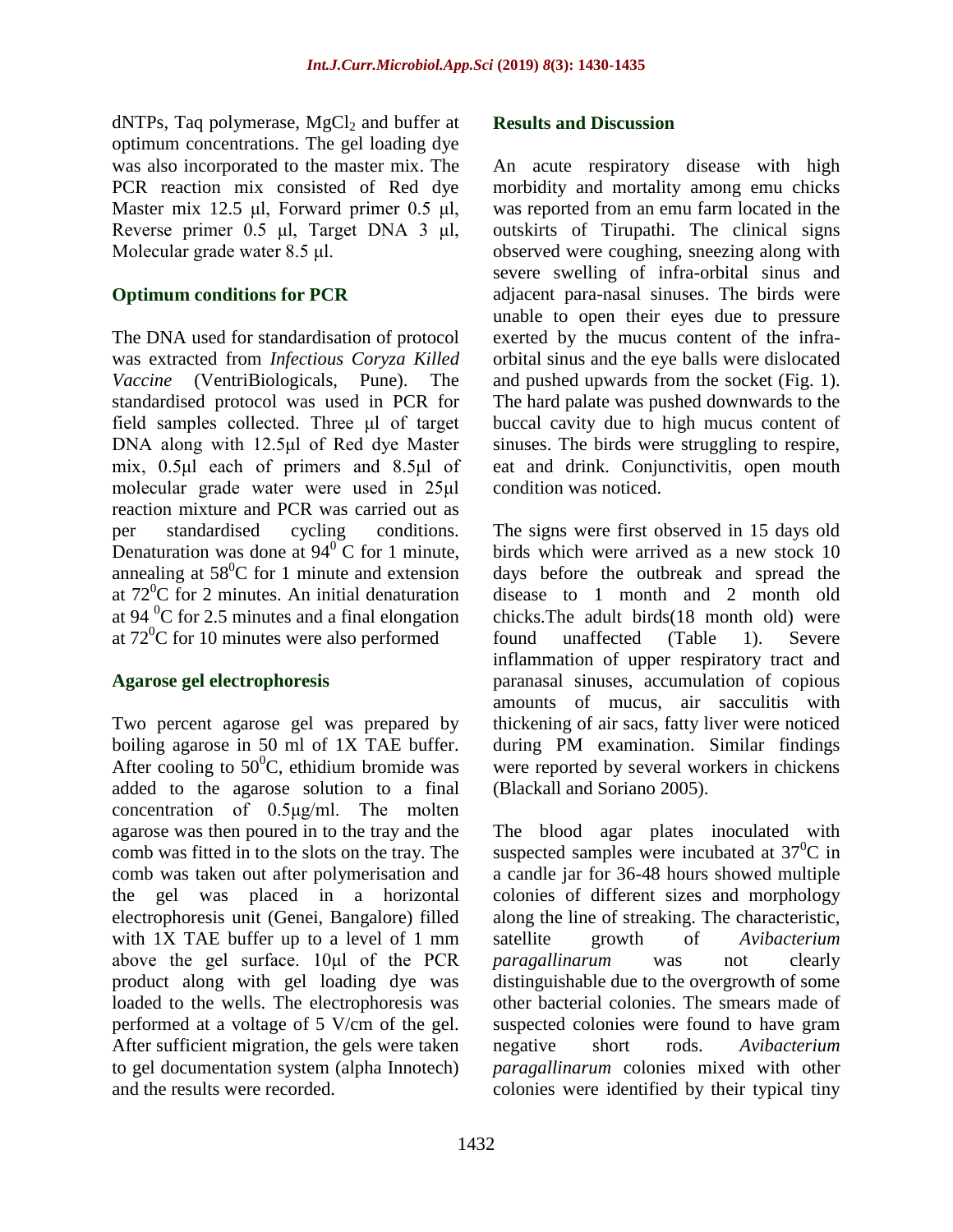dew drop appearance, mucoid or rough colonies. The suspected colonies obtained on blood agar were sub cultured on enriched chocolate agar for obtaining *Avibacterium paragallinarum* in pure culture. It was found very difficult to isolate *Avibacterium paragallinarum* in pure culture. *Avibacterium paragallinarum* is a delicate organism that can be readily killed by heat and die rapidly in culture and storage unless freeze dried or stored at minus  $70^{\circ}$  C (Hirsh and Birbestein 2004).

The results of the antibiotic sensitivity test showed that the samples were sensitive to Gentamycin, Oxytetracyclin, Ciprofloxacin and Chloramphenicol. Intermediary sensitive to Sulfa methoxazole, Co-trimoxazole, Pefloxacin, Doxycycline and Neomycin and resistant to Enrofloxacin, Levofloxacin, Erythromycin, Streptomycin and Ampicillin. Treatment with levofloxacin, enrofloxacibromhexine combination was found to be ineffective. The reports of existence of drug resistant genes to Streptomycin, Sulphamethoxazole, Kanamycin, Neomycin, Tetracycline and Ampicillin in both the plasmids and chromosomes of Avibacterium paragallinarum (Hsu *et al*, 2007; Byarugaba *et al*, 2011, Nabeel Mohammad, 2016) points towards importance of performing antibiotic sensitivity test before the treatment for infectious coryza.

The difficulties associated with conventional culture method and biochemical characterization of infectious coryza made the molecular technique, PCR attractive. The DNA was extracted as from Infectious Coryza Killed Vaccine, Ventribilogicals, Pune and dissolved in TE buffer. Three μl of dissolved DNA was used as target in PCR experiment. Initially PCR reaction was held at  $94^{\circ}$ C for 2.5 minutes for denaturation. Then 30 cycles of denaturation at  $94^{\circ}$ C (1 minute), annealing at  $58^{\circ}$ C (1 minute), extension at  $72^{\circ}$ C (2) minute) was carried out. The reaction was held at  $72^{\circ}$ C for 10 minute for final elongation before bringing to the final holding temperature of  $4^{\circ}$ C. The size of the amplified product was analysed by agarose gel electrophoresis using standard DNA molecule size marker. The size of the amplified product was 500 bp, which was the size of the amplicon defined by selected primers. No amplification was observed in negative control indicating that amplicon was specific to bacteria *Avibacterium paragallinarum*.

The standardized PCR protocol was used to screen the field samples. The results of the PCR tests were evaluated by agarose gel electrophoresis. Out of 18 infra orbital sinus swabs and 6 nasal swabs screened, 13 (72.2%) and 2 (33.3%) respective samples showed positive results for infectious coryza in PCR (Fig. 2). The reports of successful application of PCR for the diagnosis of infectious coryza were also reported by other workers from chicken (Kaur *et al*, 2004; Byrugaba *et al.,* 2007; Chukiatsiri *et al*, 2010; Nabeel Muhammad, 2015).

| Age      | No of birds affected | morbidity | mortality    |
|----------|----------------------|-----------|--------------|
| 15 days  | 134                  | 70(52.2%) | $61(45.5\%)$ |
| 1 month  | 25                   | 13(52%)   | $11(44\%)$   |
| 2 months | 25                   | 12(48%)   | $10(40\%)$   |

**Table.1** Morbidity and Mortality percentages in different age groups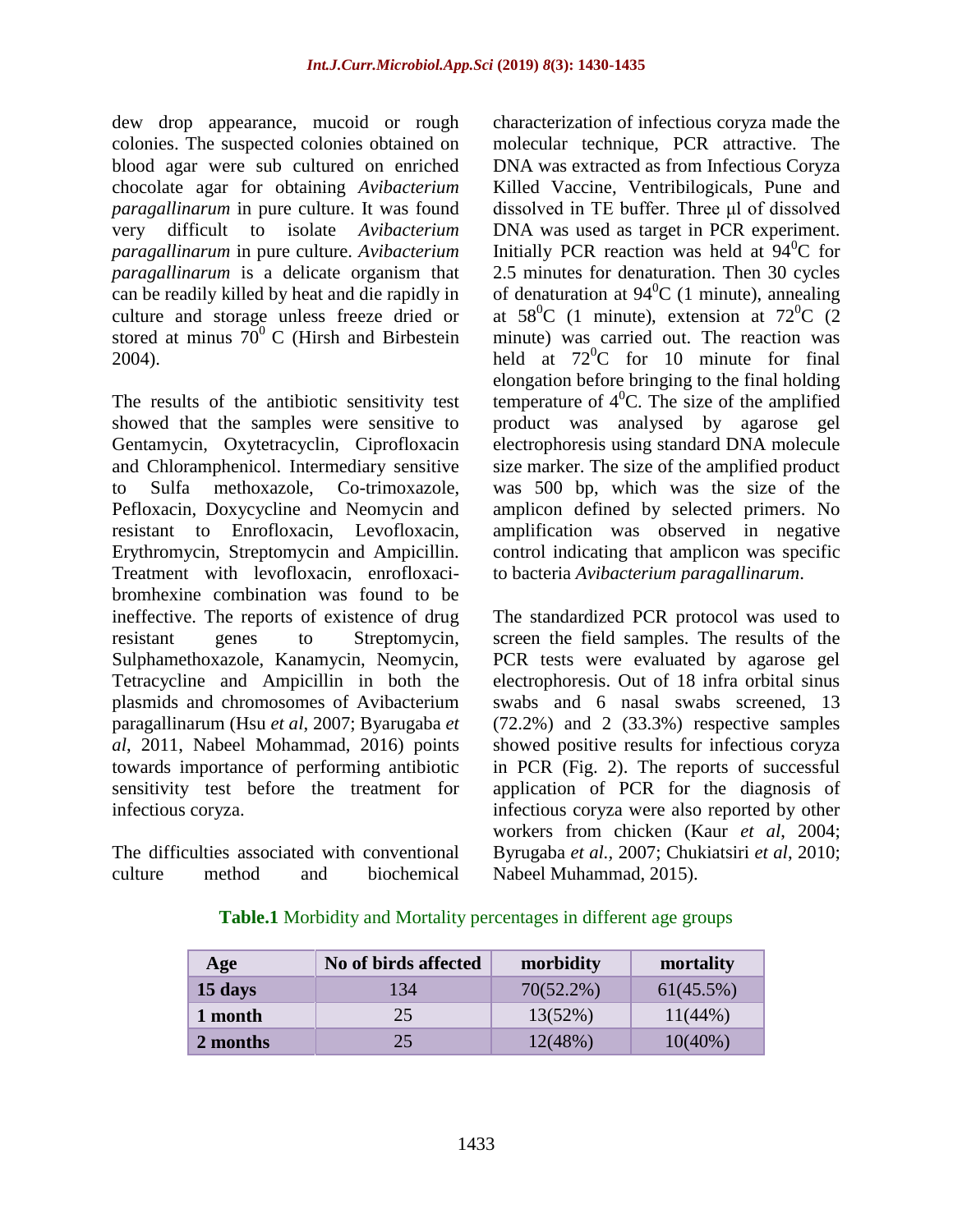

**Fig.1** Infectious coryza in emu birds – swollen infra-orbital sinuses

**Fig.2** Polymerase chain reaction – showing 500 bp product of *Avibacterium paragallinarum* from vaccine and emu samples



The PCR was as an easier and rapid diagnostic tool for infectious coryza and found to be highly sensitive while screening the field samples. In the present study an outbreak of infectious coryza was suspected in an emu farm and the presence of *Avibacterium paragallinarum* was confirmed by polymerase chain reaction. Reports on infectious coryza infection in emu have not yet been published anywhere and this could be the first report. Huge investment and